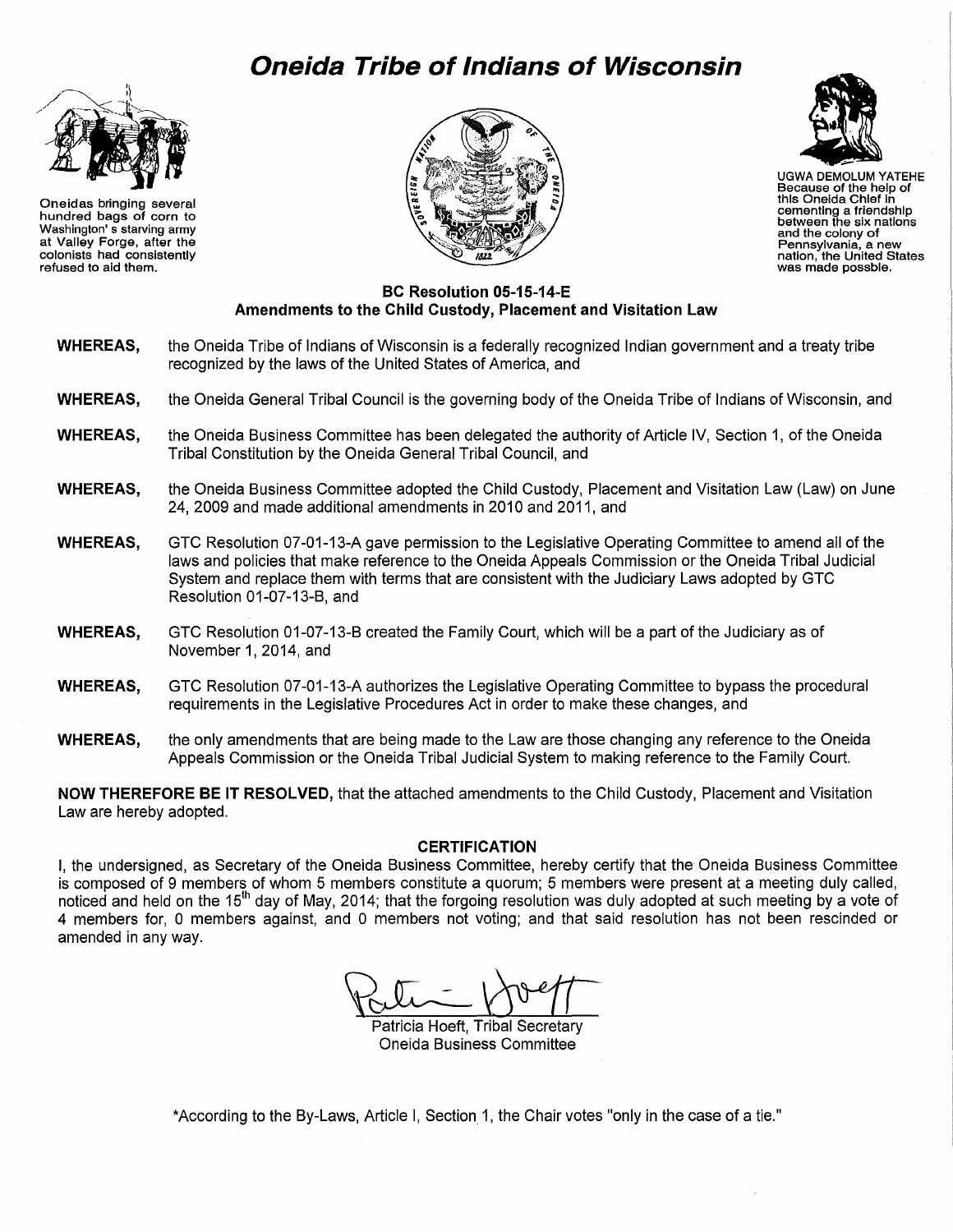## **CHAPTER 79 CHILD CUSTODY, PLACEMENT, AND VISITATION**

79.1. Purpose and Policy 79.2. Adoption, Amendment, Conflicts 79.3. Definitions

- 79.4. General Provisions
- 79.5. Jurisdiction
- 79.6. Commencing a Custody Proceeding
- 79.7. Peacemaking and Mediation

79.8. Guardian Ad Litem 79.9. Temporary Orders 79.10. Custody and Physical Placement 79.11. Visitation Rights of Certain Persons 79.12. Revision of Orders 79.13. Enforcement of Physical Placement Orders 79.14 Moving the Child's Residence Within or Outside the State

## **79.1. Purpose and Policy**

79.1-1. The purpose of this law is to establish standards for the Family Court to use when creating and modifying legal custody, physical placement, and visitation orders in cases where the Indian Child Welfare Act does not apply.

79.1-2. It is the policy of this law to create fair and equitable legal custody, physical placement, and visitation orders based on the facts surrounding each case and the best interest of the child.

## **79.2. Adoption, Amendment, Repeal**

79.2-1. This law was adopted by the Oneida Business Committee by resolution BC-06-24-09-D and amended by resolution BC-02-24-10-H, BC-06-22-11-I, BC-07-13-11-D, and BC-05-15-14- E.

79.2-2. This law may be amended or repealed by the Oneida Business Committee and/or Oneida General Tribal Council pursuant to the procedures set out in the Legislative Procedures Act.

79.2-3. Should a provision of this law or the application thereof to any person or circumstances be held as invalid, such invalidity shall not affect other provisions of this law which are considered to have legal force without the invalid portions.

79.2-4. In the event of a conflict between a provision of this law and a provision of another law, the provisions of this law shall control.

79.2-5. This law is adopted under authority of the Constitution of the Oneida Tribe of Indians of Wisconsin.

## **79.3. Definitions**

79.3-1. This section shall govern the definitions of words and phrases used within this law. All words not defined herein shall be used their ordinary and everyday sense

(a) "Best interest of the child" means the interest of a child to:

- (1) have a full, meaningful, and loving relationship with both parents and family;
- (2) be free from physical, sexual and emotional abuse;
- (3) receive appropriate medical care;
- (4) receive appropriate education;

(5) be raised in conditions which maximize the chances of the child becoming a contributing member of society; and

(6) be raised in an environment that is respectful of the child's race(s), culture(s), and heritage(s).

(b) "Child" or "Children" means a person under the age of eighteen (18).

(c) "Court" means the Family Court, which is a branch of the judicial arm of the Tribe.

(d) "Custodian" means a person or agency that has been established as the guardian of a child through a court order or in the absence of the child's parents.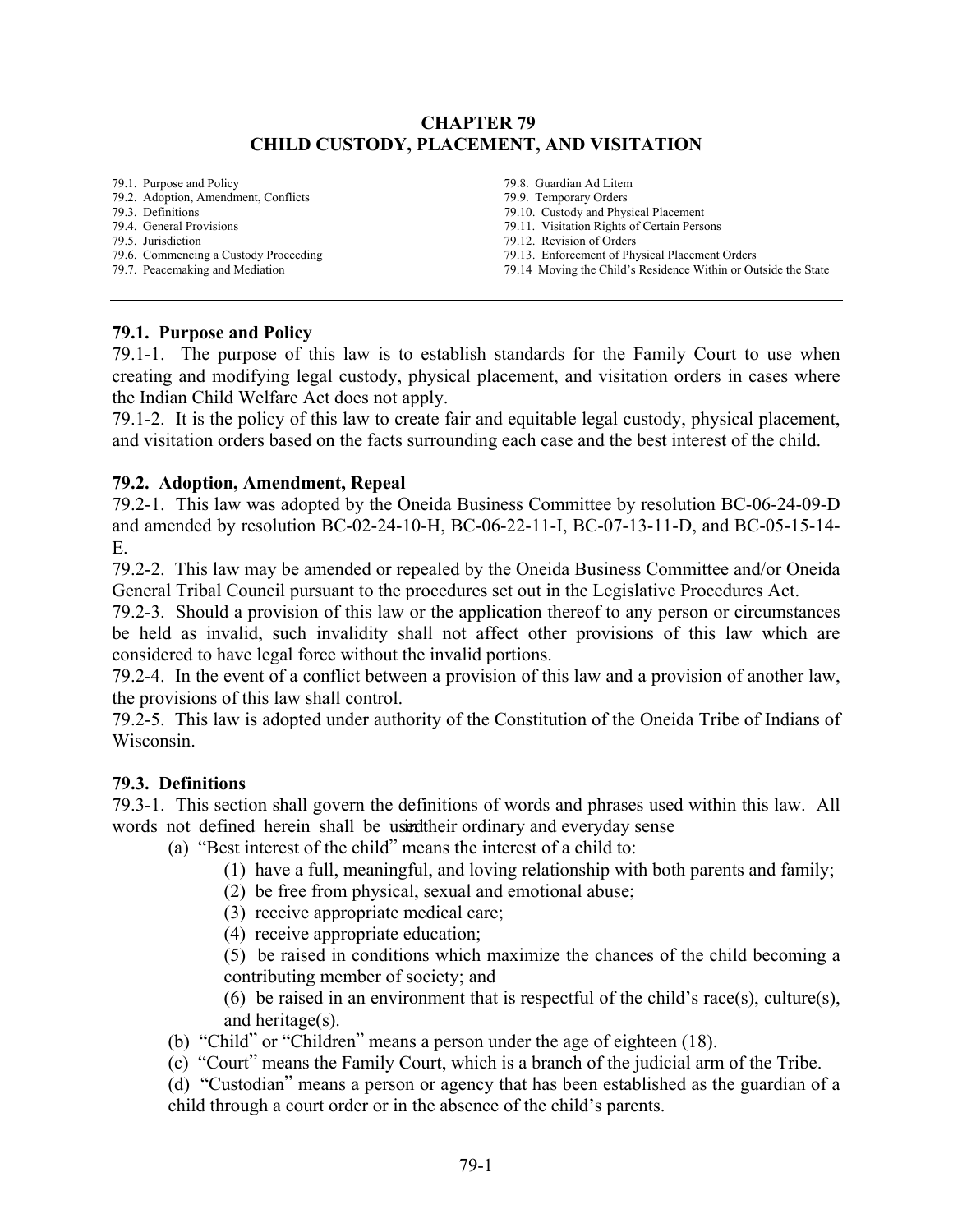(e) "Domestic abuse" means the infliction of physical, sexual, or emotional injury, or the creation of a reasonable fear that physical or sexual injury will be inflicted, by a parent or a member or former member of a child's household, against a child or another member of the household.

(f) "Electronic communication" means the expression or exchange of information through telephone, text messaging, electronic mail, or any other electronic device.

(g) "Guardian ad litem" means a person appointed by the Court to appear at any peacemaking, mediation, or hearing on behalf of a child.

(h) "Joint legal custody" means more than one person has the authority to make major decisions on a child's behalf, including decisions about education, spirituality and healthcare.

(i) "Legal custody" means the authority to make major decisions on a child's behalf, including decisions about education, spirituality and healthcare.

(j) "Major decisions" means decisions regarding consent to marry, consent to enter military service, consent to obtain a motor vehicle operator's license, authorization for nonemergency health care, choice of school and religion, and other similar activities.

(k) "Mediation" means a method of dispute resolution that involves a neutral third party who tries to help disputing parties reach an agreement.

(l) "Parent" means the biological or adoptive parent of a child.

(m) "Peacemaking" means a method of dispute resolution that is based on traditional methods of dispute resolution and addresses the needs of rebuilding relationships between people.

(n) "Physical placement" means the condition under which a person has the right to have a child physically placed with that person and has the right and responsibility to make, during that placement, routine daily decisions regarding the child's care, consistent with major decisions made by a person having legal custody.

(o) "Sole legal custody" means only one person has legal custody and the authority to make major decisions on a child's behalf, including decisions about education, spirituality and healthcare.

(p) "Stepparent" means the spouse or ex-spouse of a child's parent who is not a biological parent of the child.

(q) "Tribe" or "Tribal" means the Oneida Tribe of Indians of Wisconsin.

# **79.4. General Provisions**

79.4-1. When it is necessary to determine the legal custody, physical placement, and/or visitation of a child, the Court shall make such provisions as it deems just and reasonable in accordance with this law.

79.4-2. If legal custody and physical placement are uncontested, the parties may submit a voluntary agreement as to the legal custody and physical placement of the child to the Court. The Court shall approve the agreement if it is in the best interest of the child.

79.4-3. All proceedings relating to the custody of children shall comply with the requirements of the Uniform Child Custody Jurisdiction and Enforcement Act.

## **79.5. Jurisdiction**

79.5-1. The Court has jurisdiction over any action brought under this law. Personal jurisdiction over an individual under this law may be established where the parties are any of the following:

(a) a member of the Tribe; or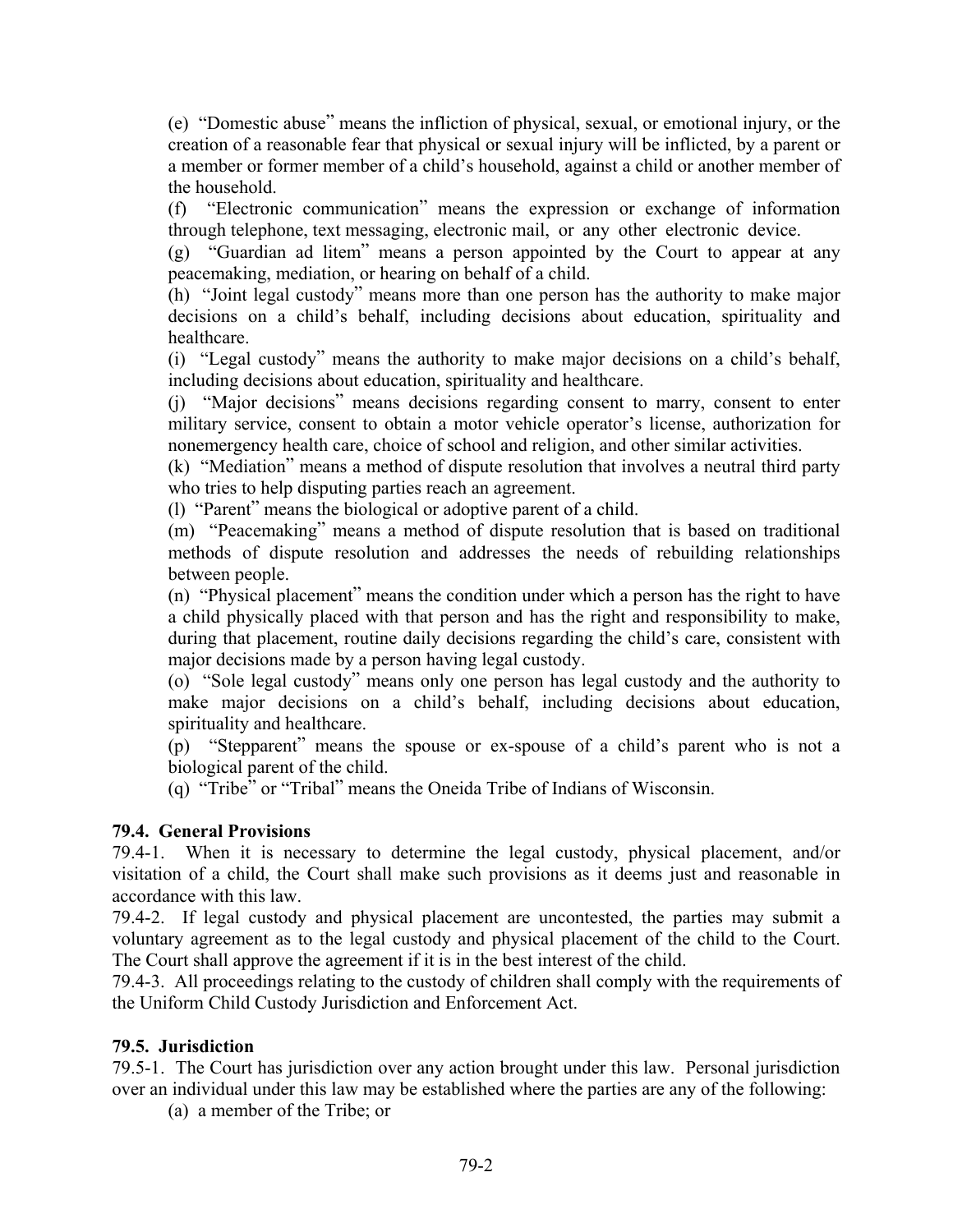(b) a resident of the Reservation who is also a member of an Indian tribe, band or community which is recognized by a State or the federal government; or

(c) a resident of the Reservation who is also the biological parent of a child that is enrolled or is eligible for enrollment with the Tribe; or

(d) a parent, custodian, or potential custodian who consents to the jurisdiction of the Court by one (1) of the following:

(1) Filing an action with the Court.

(2) Knowingly and voluntarily giving written consent to the jurisdiction of the Court.

(3) Entering a notice of appearance before the Court in an action without concurrently preserving the defense of lack of personal jurisdiction or filing a motion to dismiss for lack of personal jurisdiction within thirty (30) days of entering the notice of appearance.

(4) Appearing in an action before the Court without asserting the defense of lack of personal jurisdiction.

79.5-2.*Transfer of Cases from Other Courts.*If personal jurisdiction over the parties has been established under 79.5-1, the Court has jurisdiction over any action transferred to the Court from any court of competent jurisdiction.

# **79.6. Commencing a Custody Proceeding**

79.6-1. A child custody proceeding is commenced by a parent by filing a petition to:

- (a) seek custody of a child;
- (b) establish the paternity of a child;
- (c) establish a child support order; or

79.6-2. A person, other than a parent of the child, may seek custody of the child only if:

- (a) the child is not in the physical custody of one of his or her parents; or
- (b) the person has a parent-child relationship with the child; or
- (c) the petition alleges that neither parent is a suitable custodian.

79.6-3. Notice of a child custody proceeding shall be given to the child's parent(s) and any custodian. The Court may, upon a showing of good cause, permit the intervention of other interested parties.

79.6-4. Child custody proceedings initiated independently of another action shall be conducted in accordance with the Court's rules of civil procedure.

# **79.7. Peacemaking and Mediation**

79.7-1. The Court may refer the parties to peacemaking or mediation if the parties agree to attend peacemaking or mediation. The Court shall not refer the parties to peacemaking or mediation if attending the session will cause undue hardship or would endanger the health or safety of a party. The Court shall consider evidence of domestic abuse when determining if peacemaking or mediation would endanger the health or safety of a party. When the parties attend peacemaking or mediation based on a referral from the Court, the Court shall be responsible for the costs of the peacemaking or mediation.

79.7-2. *Peacemaking*. If the parties agree to attend peacemaking, peacemaking shall be provided to the parties by peacemakers recognized by the Cultural Heritage Department of the Tribe or the Court. The parties shall determine what type of peacemaking they will attend.

79.7-3. *Mediation.* If the parties agree to attend mediation, mediation shall be provided to the parties by any person or public or private entity contracted to conduct mediation. Every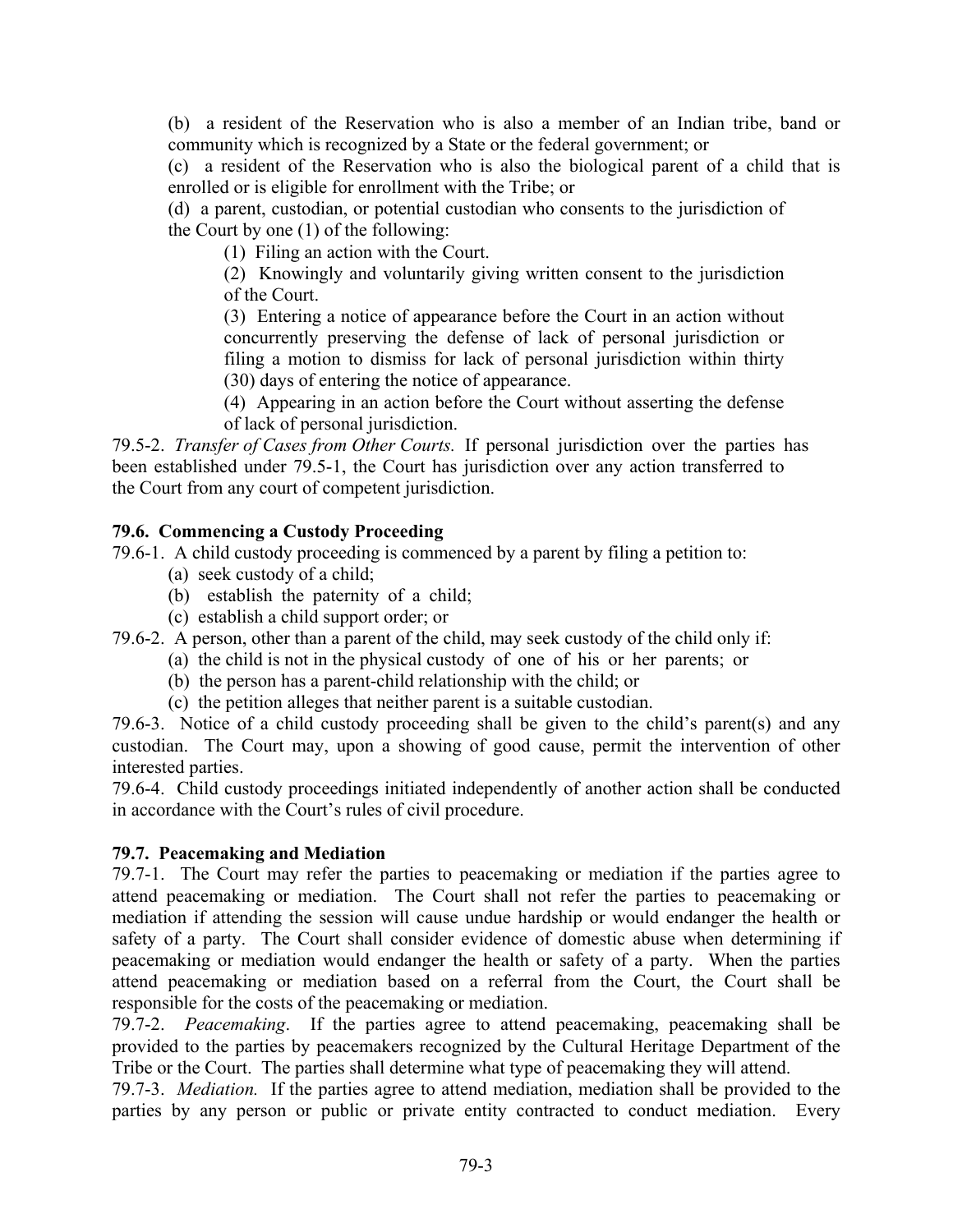mediator shall have not less than twenty-five (25) hours of mediation training or not less than three (3) years of experience in dispute resolution. Every mediator shall have training on domestic violence and the effects of domestic violence on victims and on children.

(a) Private Mediator. The parties may, at their own expense, receive mediation services from a mediator other than the mediator they are referred to by the Court. Parties who receive services from a private mediator shall be responsible for the cost and shall sign and file with the clerk a written notice stating the mediator's name and the date of the first meeting with the mediator.

(b) Child support shall not be considered during mediation unless child support is directly related to the legal custody or physical placement of the child and the parties agree, in writing, to consider child support.

(c) Powers and Duties of a Mediator*.* A mediator shall be guided by the best interest of the child and may:

(1) include the counsel of any party or any appointed guardian ad litem in the mediation.

(2) interview any child of the parties, with or without a party present.

(3) require a party to provide written disclosure of facts relating to any legal custody or physical placement issue.

(4) suspend mediation when necessary.

(5) terminate mediation if a party does not cooperate or if mediation is not appropriate.

79.7-4. *Agreement.* Any agreement that resolves issues of legal custody or periods of physical placement between the parties and that is reached as a result of peacemaking or mediation shall be prepared in writing, reviewed by the attorney, if any, for each party and the guardian ad litem, if any, and submitted to the Court to be included in the order as a stipulation. The peacemaker or mediator shall certify that the written agreement accurately reflects the agreement made between the parties. The Court may reject the agreement if it is not in the best interest of the child. The Court shall state in writing its reasons why an agreement is not in the best interest of the child.

(a) If, after peacemaking or mediation, the parties do not reach an agreement on legal custody or periods of physical placement, the parties, the peacemaker, or the mediator shall so notify the Court. The Court shall promptly appoint a guardian ad litem, if necessary. The parties may return to peacemaking or mediation at any time before any trial of or final hearing on legal custody or periods of physical placement.

79.7-5. A person who is awarded periods of physical placement, visitation rights, or legal custody of a child and is having a problem relating to any of these matters may be referred to peacemaking or mediation by the Court for assistance in resolving the problem.

## **79.8. Guardian Ad Litem**

79.8-1. The Court shall be responsible for establishing and administering a program for guardians ad litem.

79.8-2. *Appointment.* Except as provided for in 79.8-3, the Court shall appoint a guardian ad litem for a child if the Court has reason for special concern for the welfare of the child or the legal custody or physical placement of the child is contested. Preference shall be given to enrolled Tribal members.

79.8-3. The Court is not required appoint a guardian ad litem if:

(a) Legal custody or physical placement is contested in an action to modify legal custody or physical placement under 79.12 and 79.14; and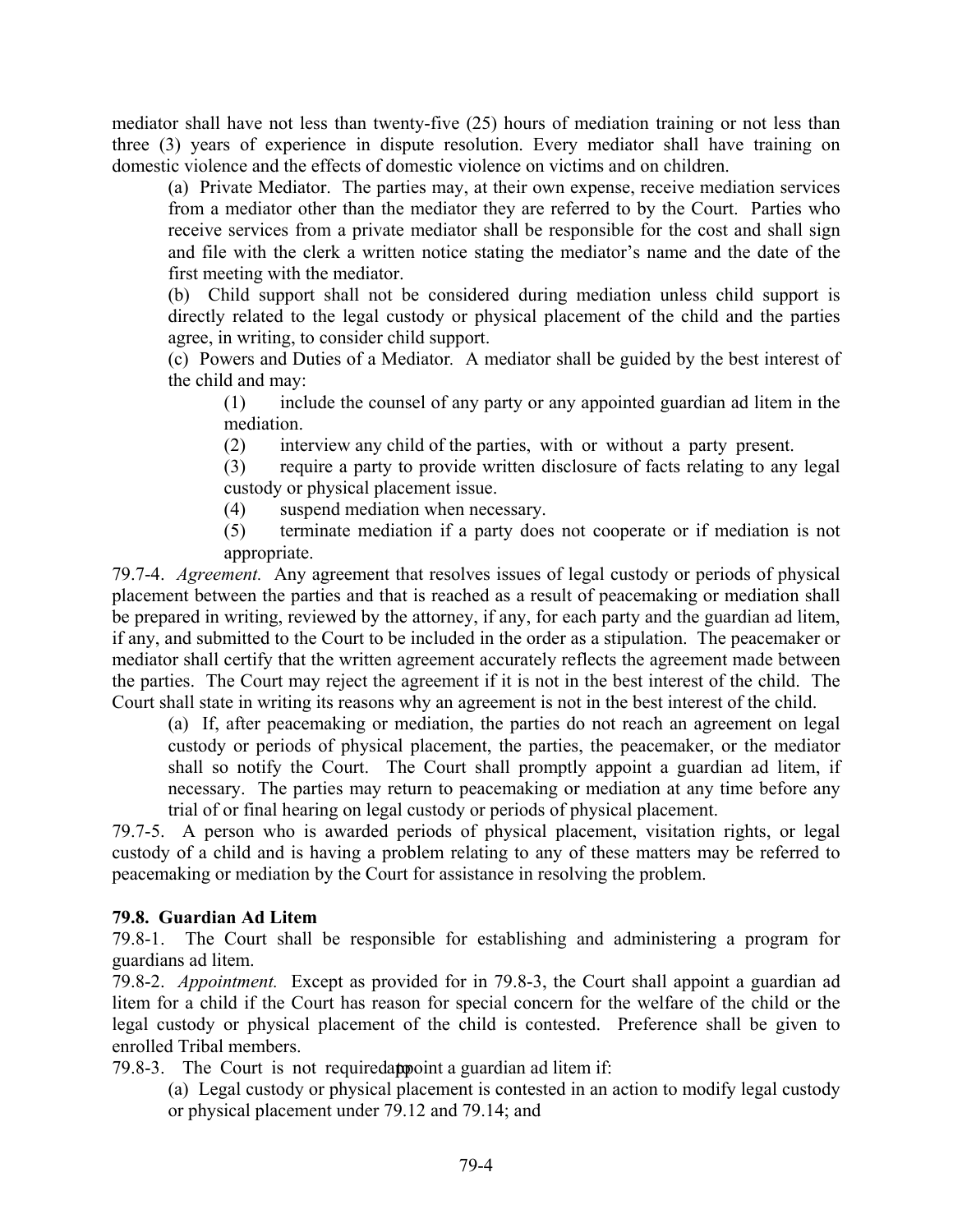(b) The modification sought would not substantially alter the amount of time that a parent may spend with his or her child; and

(c) The Court determines either of the following:

(1) That the appointment of a guardian ad litem will not assist the Court in the determination regarding legal custody or physical placement because the facts or circumstances of the case make the likely determination clear; or

(2) That a party seeks the appointment of a guardian ad litem solely for a tactical purpose, or for the sole purpose of delay, and not for a purpose that is in the best interest of the child.

- 79.8-4. *Qualifications.* 
	- (a)A guardian ad litem shall be an adult who:
		- (1) is currently certified as a guardian ad litem and in good standing;
		- (2) has never been convicted of a felony; and
		- (3) has never been convicted of any crime against a child.
	- (b) No person may be appointed guardian ad litem in that proceeding who is:
		- (1) an interested party;
		- (2) appearing as counsel in the proceeding on behalf of any party; or

(3) related to an interested party, an actual party, the Judge for the proceeding, or an appointing Judge. For the purposes of this section, "related to" shall include a spouse, parent, parent-in-law, stepparent, child, son- or daughter-in-law, stepchild, sibling, stepsibling, half-sibling, sibling-in-law, grandparent, grandchild, aunt, uncle, niece, nephew, first cousin, or any similar relationship by blood, adoption, marriage, or social tie that could be reasonably interpreted as a conflict of interest.

(c) A guardian ad litem may be recognized as certified by the Court if he or she:

(1) has completed guardian ad litem training provided by the Court, another Indian tribe, or a state; or

(2) is recognized as a certified guardian ad litem by another jurisdiction.

79.8-5. *Responsibilities*. The guardian ad litem has none of the rights or duties of a general guardian. The guardian ad litem shall:

- (a) be an advocate for the best interests of a child.
- (b) consider, but shall not be bound by, the wishes of the child or the positions of others as to the best interests of the child.
- (c) investigate the issues and provide a written report to the Court.
- (d) communicate to the Court the wishes of the child, unless the child asks the guardian ad litem to do otherwise.

79.8-6. *Status Hearing.* The Court shall schedule a status hearing approximately thirty (30) days, or sooner if practical, after a guardian ad litem is appointed, in order to receive an update on the actions taken and work performation ad litem in the matter.

79.8-7. *Compensation.* The guardian ad litem shall be compensated at a rate that the Court determines is reasonable, to be paid by the parties. The Court may apportion the amount that each party shall pay based on the ability to pay or assess the cost equally between the parties.

## **79.9. Temporary Orders**

79.9-1. The Court may make temporary custody and placement orders, consistent with this law and any other applicable law.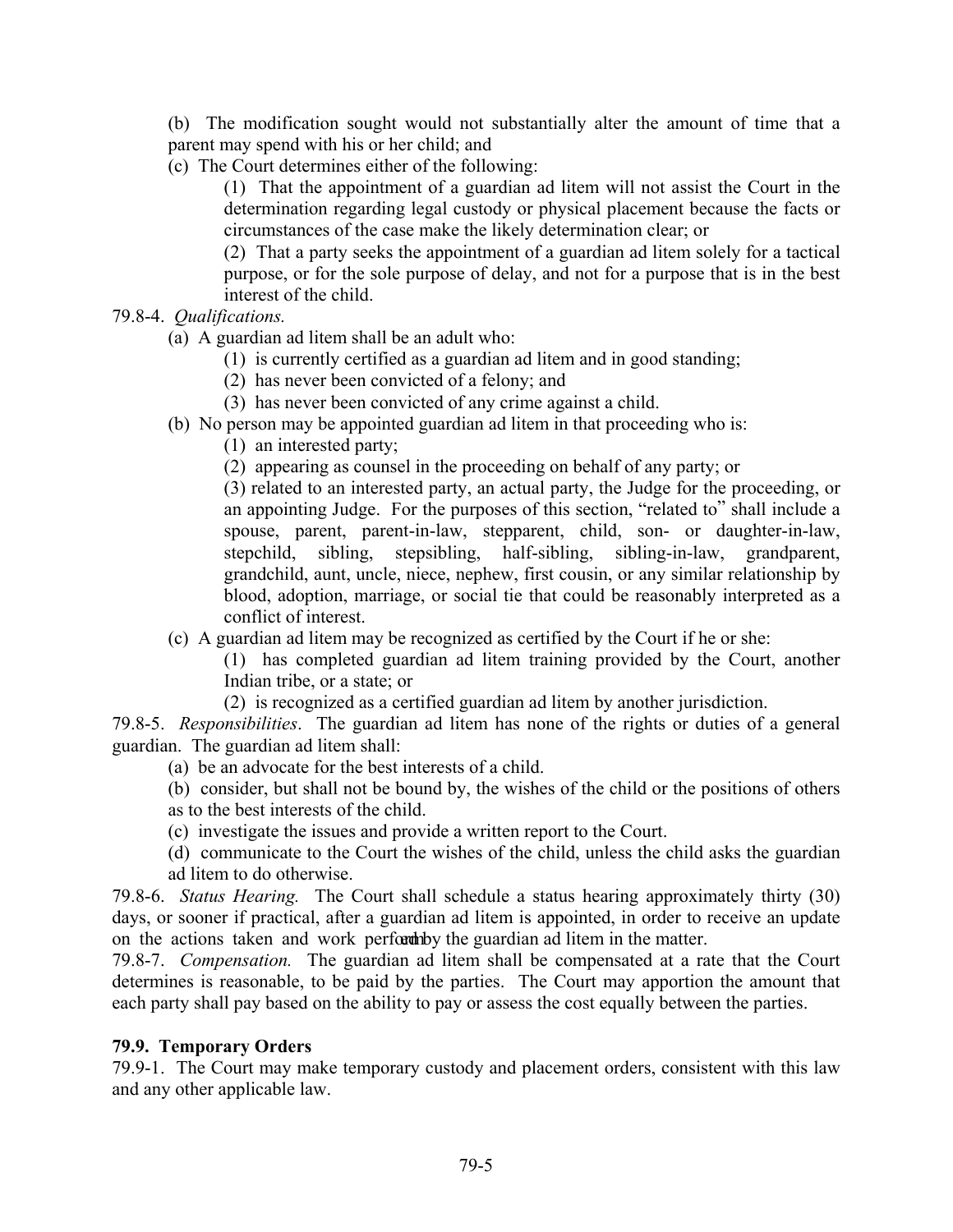79.9-2. Notice of motion for a temporary order may be served when the action is commenced, or any time after, and shall be accompanied by an affidavit stating the basis for the request for relief.

# **79.10. Custody and Physical Placement**

79.10-1. In determining legal custody and periods of physical placement, the Court shall consider all facts relevant to the best interest of the child. The Court may not prefer one potential custodian over the other on the basis of the sex or race of the custodian.

79.10-2. *Legal Custody.* 

(a) The Court shall presume that joint legal custody is in the best interest of the child. The Court may give joint legal custody to both parties only if it finds that doing so is in the child's best interest and that either of the following applies:

(1) Both parties agree to joint legal custody; or

(2) One (1) party requests joint legal custody or both parties request sole legal custody, and the Court specifically finds all of the following:

(A) Both parties are capable of performing parental duties and responsibilities and wish to have an active role in raising the child.

(B) No conditions exist at the time which would substantially interfere with the exercise of joint legal custody.

(C) The parties will be able to cooperate in the future decision making required under an award of joint legal custody. In making this finding the Court shall consider, along with any other pertinent items, any reasons offered by a party objecting to joint legal custody. Evidence of domestic abuse creates a rebuttable presumption that the parties will not be able to cooperate. This presumption may be rebutted by clear and convincing evidence that the abuse will not interfere with the parties' ability to cooperate in the future decision making required.

(b) The Court shall not give sole legal custody to a party who refuses to cooperate with the other party if the refusal to cooperate is unreasonable.

79.10-3. *Allocation of Physical Placement*. In determining the allocation of periods of physical placement, the Court shall consider each case on the basis of the factors in 79.10-4. The Court shall set a placement schedule that allows the child to have regularly occurring, meaningful periods of physical placement with each party and that maximizes the amount of time the child may spend with each party, taking into account geographic separation and accommodations for different households.

(a) A child is entitled to periods of physical placement with both parties unless, after a hearing, the Court finds that physical placement with a party would endanger the child's physical, mental or emotional health.

(b) No Court may deny periods of physical placement for failure to meet, or grant periods of physical placement for meeting, any financial obligation to the child.

(c) If the Court grants periods of physical placement to more than one (1) party, either or both parties may be granted a reasonable amount of electronic communication at reasonable hours during the other party's periods of physical placement with the child. Electronic communication shall not be used as a substitute for a party's periods of physical placement with the child. If the Court grants electronic communication to a party whose physical placement with the child is supervised, the party's electronic communication with the child shall also be supervised.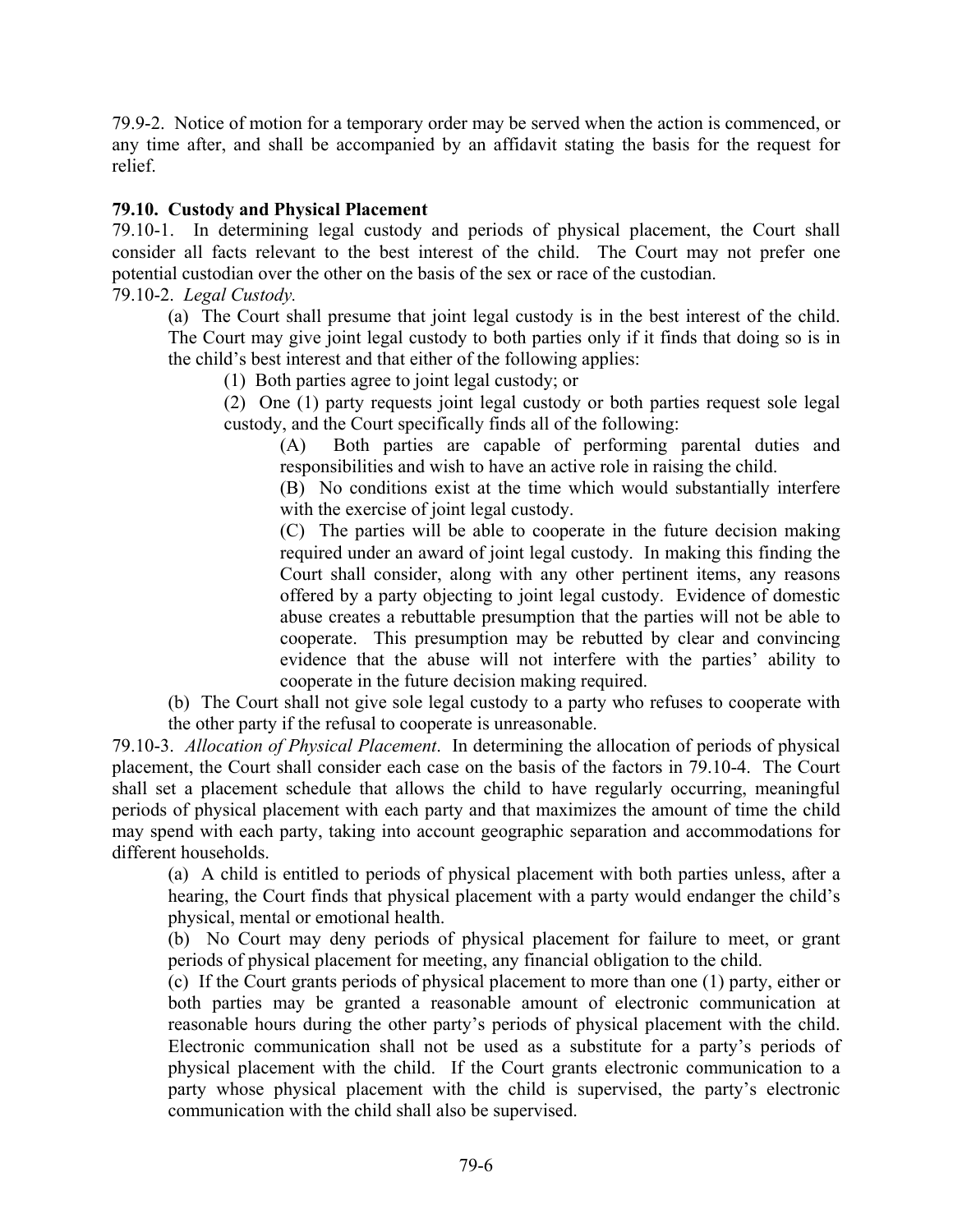79.10-4. *Factors in Legal Custody and Physical Placement Determinations.*

(a) The Court shall consider the following factors in determining legal custody and periods of physical placement:

(1) The wishes of the parties, including the child's parents, or other family members, as shown through testimony or documents submitted to the Court.

(2) The wishes of the child, which may be communicated by the child or through the child's guardian ad litem or other appropriate professional.

(3) The relationship of the child with his or her parent or parents, siblings, and any other person who may significant affect the child's best interest.

(4) The child's adjustment to the home, school, religion and community.

(5) Whether the mental or physical health of a party, child, or other person living in a proposed custodial household negatively affects the child's well-being.

(6) The availability of public or private child care services.

(7) The cooperation and communication between the parties and whether either party unreasonably refuses to cooperate or communicate with the other party.

(8) Whether there is evidence of domestic abuse.

(9) Whether either party has or had a significant problem with alcohol or drug abuse.

(10) Such other factors as the Court may, in each individual case, determine to be relevant.

(b) If the Court finds that a party has engaged in a pattern or serious incident of domestic abuse, the safety and well-being of the child and the safety of any party who was the victim of the abuse shall be the paramount concerns in determining legal custody and periods of physical placement.

(c) If a party is a member of the National Guard or of a reserve unit of the U.S. armed forces, the Court shall not consider as a factor in determining the legal custody of a child whether he or she has been or may be called to active duty and consequently is, or in the future will be or may be, absent from home.

79.10-5. *Final Order.* If legal custody or physical placement is contested, the Court shall state in writing why its findings relating to legal custody or physical placement are in the best interest of the child.

(a) In making an order of joint legal custody, upon the request of one (1) party, the Court shall specify who may make major decisions for the child. The Court may give one (1) party sole power to make specified decisions, while both parties retain equal rights and responsibilities for other decisions.

(b) In making an order of joint legal custody and periods of physical placement, the Court may specify one (1) party as the primary caretaker and his or her home as the primary home of the child.

(c) In an order of physical placement, the Court shall specify the right of each party to the physical control of the child in sufficient detail to enable a party deprived of that control to request relief for interference with custody or parental rights.

(d) If the Court finds that a party has engaged in a pattern or serious incident of domestic abuse, the Court shall state in writing whether the presumption against awarding joint or sole legal custody to that party is rebutted and, if so, what evidence rebutted the presumption, and why its findings relating to legal custody and physical placement are in the best interest of the child.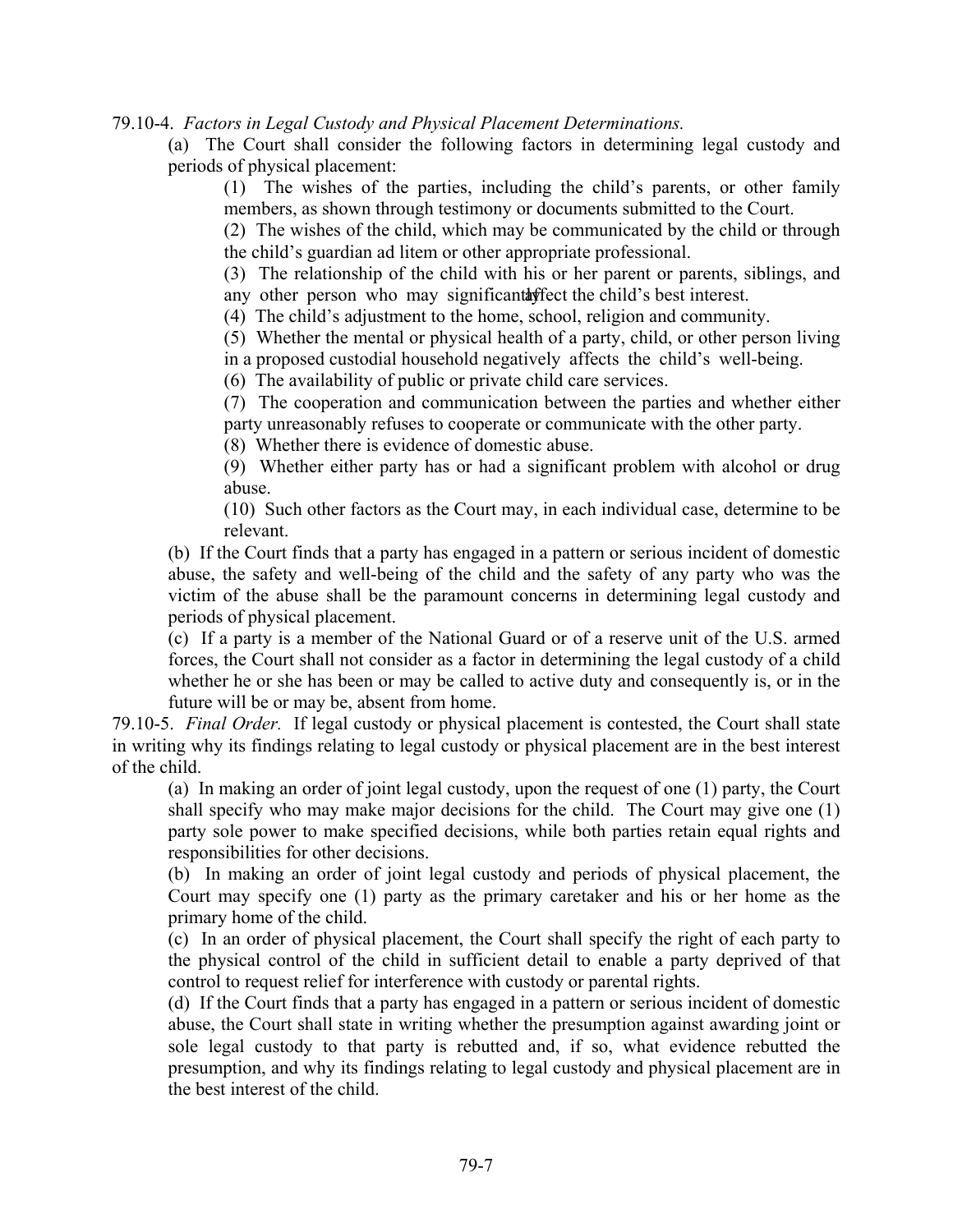(e) If the Court finds that a party has engaged in a pattern or serious incident of domestic abuse or other activity that endangered the child's physical, mental or emotional health, and the Court awards periods of physical placement to both parties, the Court shall provide for the safety and well-being of the child and for the safety of the party who was the victim of the abuse, if applicable. This may include:

(1) requiring supervised exchanges of the child;

(2) requiring supervised physical placement and/or visitation;

(3) requiring a party to attend and complete a certified treatment program for batterers and/or alcohobr substance abusers;

(4) prohibiting a party from being under the influence of alcohol or controlled substances during the exchange of the child or prohibiting a person from possessing or using alcohol or controlled substances during the period of physical placement; or

(5) ordering any other conditions that the Court determines is necessary for the safety and well-being of the child and the party who was the victim of the abuse, if applicable.

## **79.11. Visitation Rights of Certain Persons**

79.11-1. *General.* Upon petition by a grandparent, great-grandparent, stepparent, or person who has maintained a relationship similar to a grandparent-child or parent-child relationship with the child, the Court may grant reasonable visitation rights to that person if:

- (a) the parents have notice of the hearing;
- (b) the parents' objection to the iteration, if any, is considered; and
- (c) it is determined that visitation is in the best interest of the child.

79.11-2. *Parent's Decision.* Whenever possible, the wishes of the child shall be considered when the Court is determining whether to grant visitation rights under 79.11-1 however, it is presumed that a fit parent's decision regarding non-parental visitation is in the best interest of the child.

79.11-3. *Homicide Conviction.* The Court may deny visitation rights to a person if he or she has been convicted of the intentional homicide of a parent of the child, and the conviction has not been reversed, set aside or vacated.

## **79.12. Revision of Orders**

79.12-1. Modifications to a legal custody order or physical placement order shall be made in accordance with this section, unless the modifications are being requested by a parent who is proposing to move or remove a child, in which case section 79.14 shall apply.

79.12-2. *Substantial Modifications.*

(a) Within Two (2) Years After Final Judgment. Except as provided in 79.12-3, the Court may not modify any of the following orders before two (2) years after the initial order is entered, unless a party seeking the modification shows by substantial evidence that the modification is necessary because the current custodial conditions are harmful to the best interest of the child:

- (1) An order of legal custody.
- (2) An order of physical placement if the modification would substantially alter the time a party may spend with the child.

(b) After Two (2) Year Period.Upon a party's request, the Court may modify an order of legal custody or an order of physical placement where the modification would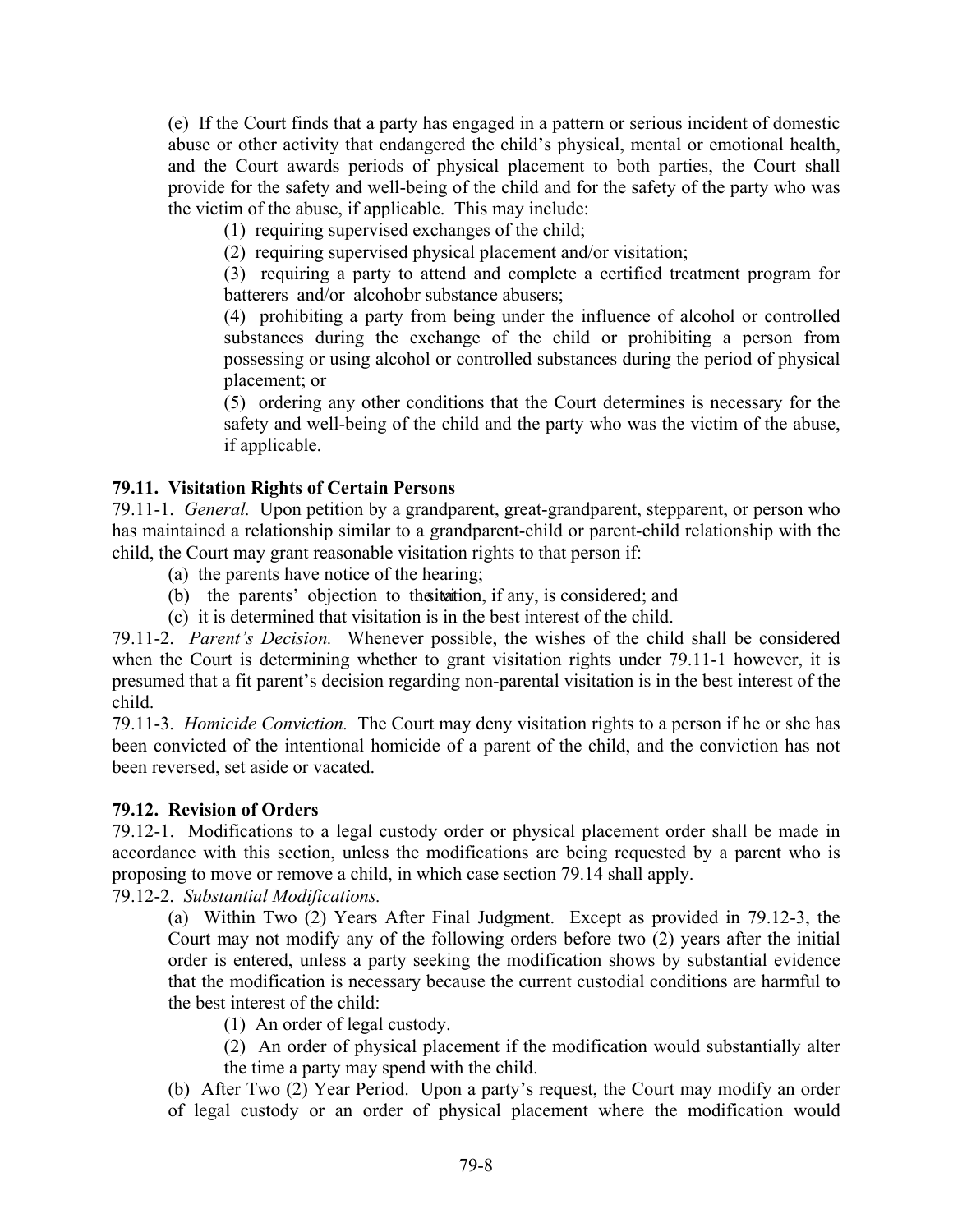substantially alter the time a party may spend with the child if the Court finds all of the following:

- (1) The modification is in the best interest of the child.
- (2) There has been a substantial change of circumstances since the entry of the last order affecting legal custody or the last order substantially affecting physical placement.
- (c) With respect to 79.12-2(b), there is a rebuttable presumption that:
	- (1) Continuing the current legal custody order is in the best interest of the child.
	- (2) Continuing the child's physical placement with the party with whom the child resides for the greater period of time is in the best interest of the child.
- (d) A change in the economic circumstances or marital status of either party is not sufficient to meet the standards for modification under 79.12-2(b).

79.12-3. *Modification of Substantially Equal Physical Placement Orders.* If the parties have substantially equal periods of physical placement pursuant to a custody order and circumstances make it impractical for the parties to continue to have substantially equal physical placement, the Court may modify the order within two (2) years after the initial order is entered if it is in the best interest of the child.

79.12-4. *Modification Without Substantial Alterations.* The Court may modify an order of physical placement which does not substantially alter the amount of time a party spends with the child if the Court finds that the modification is in the best interest of the child.

79.12-5. *Denial of Physical Placement.* The Court may deny a party's physical placement rights at any time if it finds that the physical placement rights would endanger the child's physical, mental or emotional health.

79.12-6. *Reasons for Modification.* If a party opposes modification or termination of a legal custody or physical placement order, the Court shall state, in writing, its reasons for the modification or termination.

79.12-7. *Notice.* The Court may not enter an order for modification until notice of the modification request has been given to the child's parents, if they can be found, and to any person having custody of the child.

79.12-8. *Revisions Agreed to by Stipulation*. If after an initial order is entered, the parties agree to a modification in an order of physical placement or legal custody and file a stipulation with the Court that specifies the agreed upon modification, the Court shall incorporate the terms of the stipulation into a revised order of physical placement or legal custody unless the Court finds that the modification is not in the best interest of the child.

# **79.13. Enforcement of Physical Placement Orders**

79.13-1. *Who May File.* A party who has been awarded periods of physical placement may file a motion for enforcement of the physical placement order if the party has had one (1) or more periods of physical placement denied by the other party or substantially interfered with by the other party.

79.13-2. *Motion*. The motion shall allege facts sufficient to show one or more of the criteria in 79.13-1 apply and shall request the imposition of a remedy or any combination of remedies.

79.13-3. *Service on Responding Party.* Upon the filing of a motion under 79.13-2, the moving party shall serve a copy of the motion upon the responding party by personal service. The responding party may respond to the motion either in writing before or at the hearing or orally at the hearing.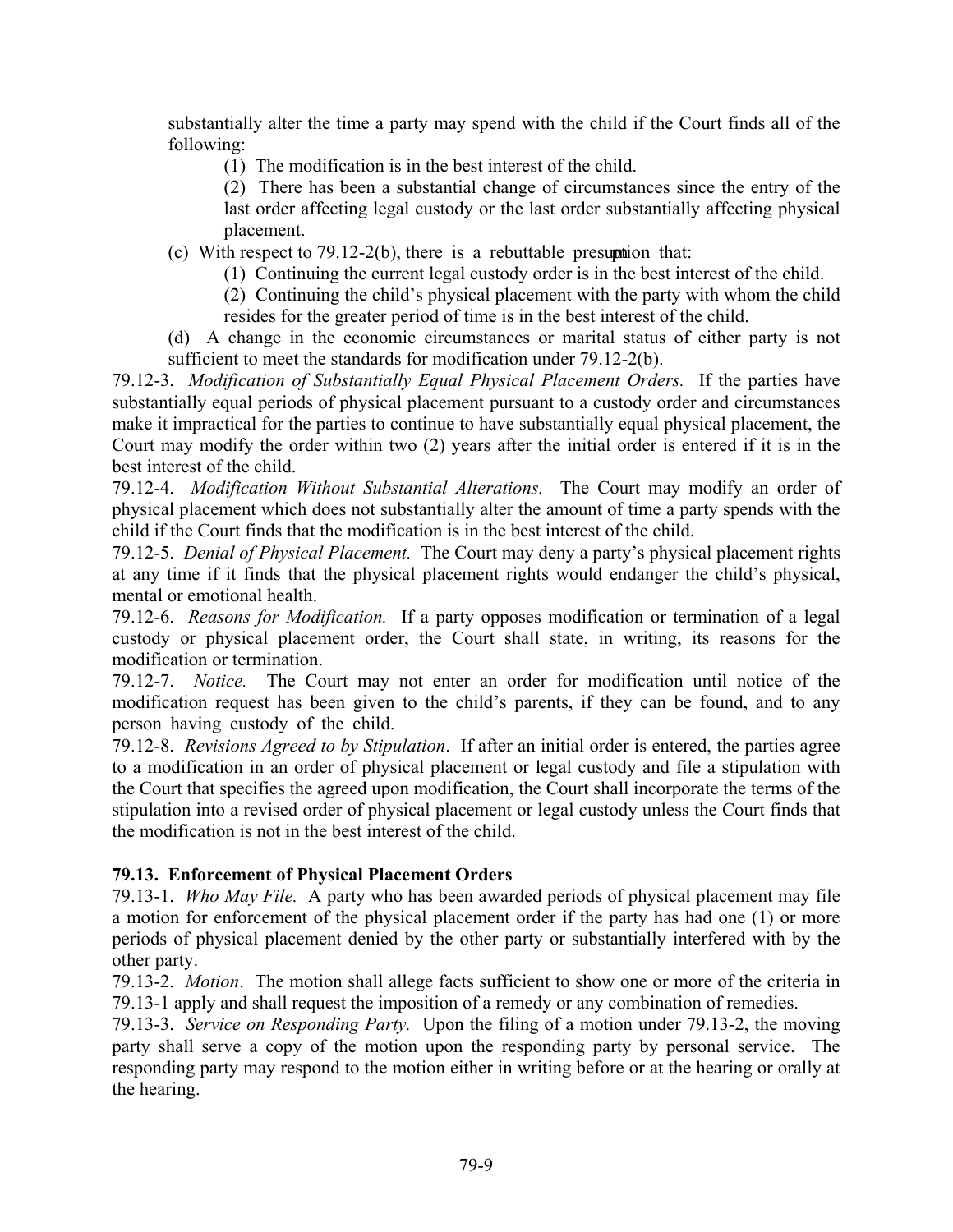79.13-4. The Court shall hold a hearing on the motion no later than thirty (30) days after the motion has been served, unless the time is extended by mutual agreement of the parties or upon the motion of a guardian ad litem and the approval of the Court. The Court may order that a guardian ad litem be appointed for the child prior to the hearing.

(a) If at the conclusion of the hearing, the Court finds that the responding party has intentionally and unreasonably denied the moving party one (1) or more periods of physical placement or that the responding party has intentionally and unreasonably interfered with one (1) or more of the moving party's periods of physical placement, the Court shall:

(1) grant additional periods of physical placement to replace those denied or interfered with; and

(2) award the moving party a reasonable amount for the cost of maintaining an action under this section and for attorney fees.

(b) The Court may:

(1) issue an order specifying the times for the exercise of periods of physical placement;

(2) find the responding party in contempt; and/or

(3) grant an injunction ordering the responding party to strictly comply with the judgment or order relating to the award of physical placement.

(4) issue an order requiring the responding party to pay to the moving party a sum of money sufficient to compensate the moving party for any financial loss or expenses associated with the periods of physical placement that were denied or interfered with.

(c) The Court may not permanently modify an order of legal custody or physical placement in an action under this section.

## **79.14. Moving the Child's Residence Within or Outside the State**

79.14-1.*Notice to Other Parent*.

(a) Except as provided under 79.14-2 or unless otherwise contained in an order of physical placement or legal custody, if periods of physical placement are granted to more than one parent, a parent with legal custody of and physical placement rights to a child shall provide not less than sixty (60) days written notice to the other parent, with a copy filed at the Court, of his or her intent to:

(1) Establish his or her legal residence with the child at any location outside the State of Wisconsin.

(2) Establish his or her legal residence with the child at any location within the State of Wisconsin that is at a distance of 150 miles or more from the other parent.

(3) Remove the child from the State of Wisconsin for more than ninety (90) consecutive days.

(b) The parent proposing the move or removal shall send the notice under 79.14-1(a) by certified mail. The notice shall state the parent's proposed action, including the specific date and location of the move or specific beginning and ending dates and location of the removal, and that the other parent may object within the time specified in 79.14-3. An affidavit shall also be filed with the notice that sets out the efforts by the parent proposing the move or removal to obtain the other parent's most current available address and the basis for the address used.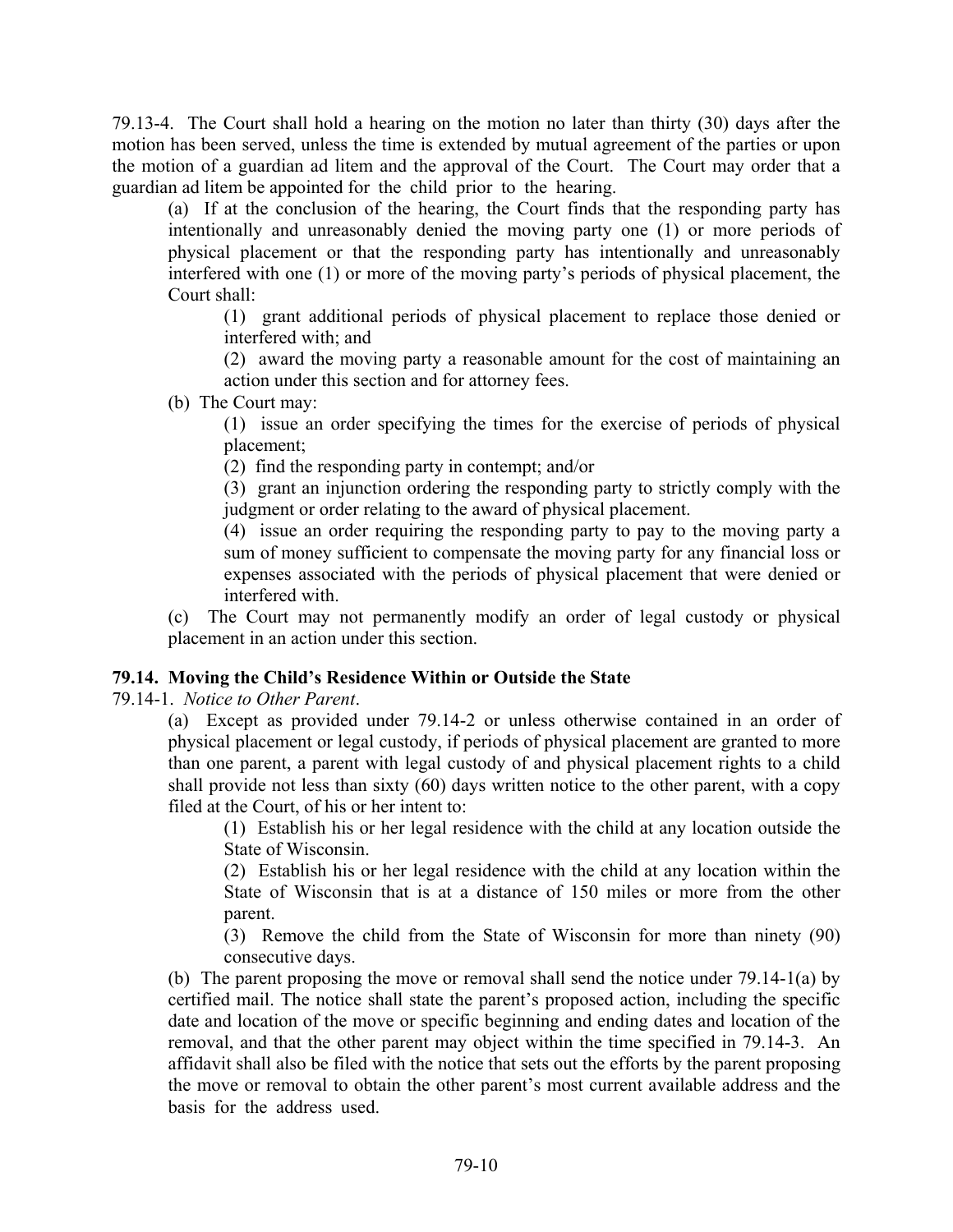(1) Certified service sent to the other parent's most current available address but returned because it was unclaimed or refused shall constitute constructive service. Certified service returned for other reasons shall require service by other methods pursuant to the Rules of Civil Procedure.

(c) When it is necessary to protect a parent's privacy or safety, the parent proposing the move or removal shall petition the Court to provide the other parent with notice as required by 79.14-1(b). The clerk shall forward any objection received to the parent proposing the move or removal.

79.14-2. *Approval without Notification.* The Court may approve a move or removal without notification to the other parent where the move or removal is in the best interest of the child and one (1) or more of the following applies:

(a) the other parent submits an affidavit consenting to the move or removal;

(b) the parent proposing the move or removal submits an affidavit stating that the other parent, without undue interference from the parent proposing the move or removal or his or her family, has not exercised his or her rights to periods of physical placement or maintained regular contact with the child in three (3) years and the parent proposing the move or removal provides documentation from a child support agency that the other parent is behind the equivalent of at least one (1) year in child support, for that child;

(c) the other parent is incarcerated or otherwise institutionalized; or

(d) the other parent lives out of state.

79.14-3.*Objection; Prohibition; Peacemaking and Mediation.* 

(a) Within fifteen (15) days after receiving the notice under 79.14-1, a parent who objects to the move or removal shall send to the parent proposing the move or removal and file with the Court, a written notice of objection to the proposed action. Such notice shall be sent by first-class mail to the address provided in the initial notice.

(b) If the Court receives a notice of objection as provided in 79.14-3(a), it shall be deemed to constitute a motion to review. The parent proposing the move or removal may not move with or remove the child pending resolution of the dispute, or final order of the Court under 79.14-4, unless the parent petitions for and obtains a temporary order to do so under 79.9-1.

(c) Upon receipt of a copy of a notice of objection under 79.14-3(a) the Court shall refer the parents for peacemaking or mediation in accordance with 79.7-1 and may appoint a guardian ad litem in accordance with 79.8-2. Unless the parents agree to extend the time period, if peacemaking or mediation does not resolve the dispute within thirty (30) days after referral, the matter shall proceed to a contested hearing governed by 79.14-4 through 79.14-5.

79.14-4. *Standards for Modification or Prohibition if Move or Removal Contested.* 

(a) The Court shall hold a hearing as soon as possible if peacemaking or mediation is not an option or after receiving notice that peacemaking or mediation has not resolved the dispute.

(b) The burden of proof is on the parent proposing the move or removal. The Court may allow the move or removal and modify the legal custody or physical placement order as necessary if, after considering the factors under 79.14**-**5, the Court finds all of the following:

(1) The modification is in the best interest of the child.